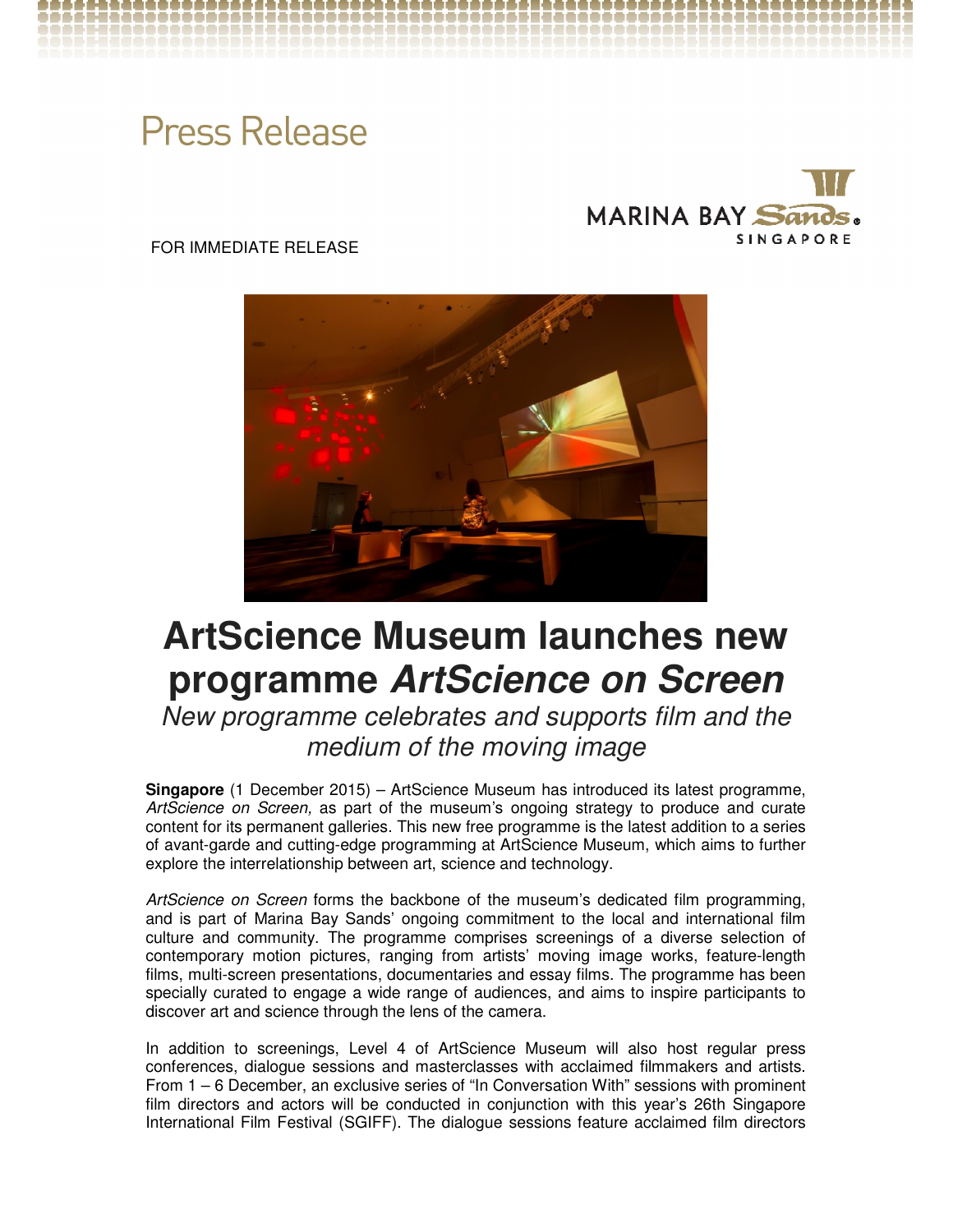

and cast from this year's Special Presentation films such as Singaporean director Eric Khoo and Korean actor Choi Woo Shik from In the Room, as well as film director Matthew Brown and British star Dev Patel from The Man Who Knew Infinity.

"Since its inception, ArtScience Museum has sought to bring together the arts and the sciences, as a way of inspiring creativity and critical thinking. We are thrilled to be able to sharpen our vision with the launch of ArtScience on Screen. This major new creative programme is a platform for both local and international artists to showcase their artistic works. Through ArtScience on Screen, we will show our support for the local film industry, and for artists working in Singapore and beyond, within the medium of moving image. It is an important time for us, as ArtScience on Screen is also a major step forward in our plans to refresh our permanent galleries," said Ms. Honor Harger, Executive Director of ArtScience Museum. "We are developing our permanent galleries in stages, and will have more exciting news to share in the coming months."

Kicking off *ArtScience on Screen* is an award-winning documentary by Mark Levinson, Particle Fever. The film is screened in conjunction with the recently opened Collider exhibition, which transports visitors into the world of particle physics at CERN (European Organisation for Nuclear Research) buried underground in Geneva. This deeply engaging and moving documentary follows the ups and downs of six CERN scientists during the preparation and launch of the biggest experiment in history – the Large Hadron Collider (LHC).

| <b>Date</b>        | Programme*                                                                                                                                                      |  |
|--------------------|-----------------------------------------------------------------------------------------------------------------------------------------------------------------|--|
| Selected Dates:    | <b>Particle Fever by Mark Levinson</b>                                                                                                                          |  |
| <b>30 November</b> |                                                                                                                                                                 |  |
| $2015 -$           | This deeply engaging, and at times profoundly moving, documentary follows six                                                                                   |  |
| February 2016      | scientists during the preparation and launch of the Large Hadron Collider (LHC),<br>the biggest science experiment in history.                                  |  |
| Duration: 99min    |                                                                                                                                                                 |  |
| running time,      | The film follows the experimental physicists at CERN who run the experiments,                                                                                   |  |
| screened in a      | as well as the theoretical physicists who attempt to provide a conceptual                                                                                       |  |
| loop               | framework for the LHC's results. The film begins in 2008 when the LHC was first<br>switched on, and concludes in 2012 with the successful identification of the |  |
| Venue: Level 4,    | Higgs boson, one of the 21st century's greatest science discoveries. It follows                                                                                 |  |
| Expression         | the scientists' ups and downs, as well as their doubts and hopes for the future,                                                                                |  |
| Gallery            | as they push the boundaries of our understanding of the world around us. The                                                                                    |  |
| Free admission     | film invites us to witness one of the most significant moments of scientific                                                                                    |  |
|                    | discovery as it happened.                                                                                                                                       |  |
|                    | Particle Fever was directed by Mark Levinson, and produced by Levinson with<br>David Kaplan, Andrea Miller, Carla Solomon and Wendy Sax. The team               |  |

The launch programme for ArtScience on Screen is as follows: